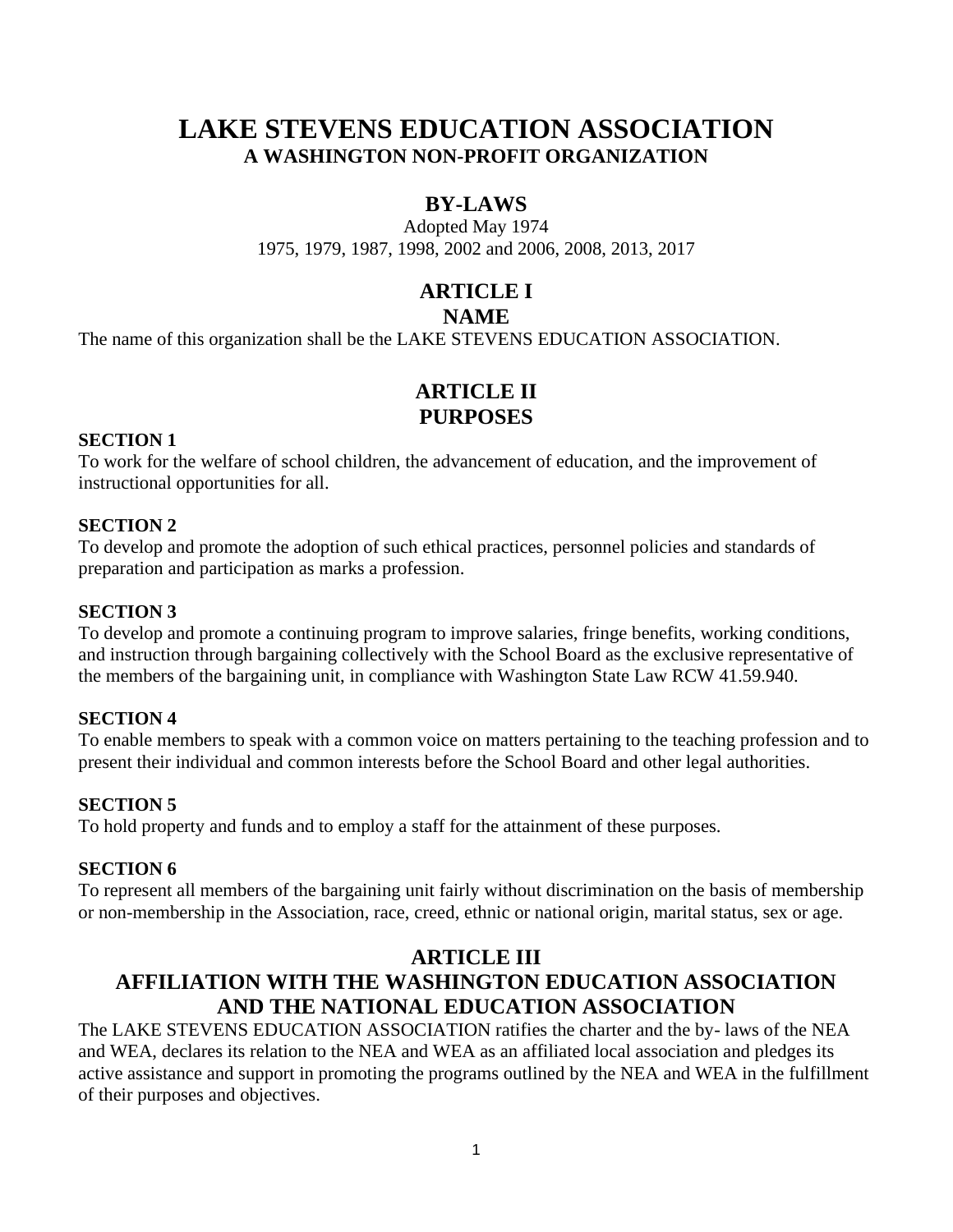## **ARTICLE IV MEMBERSHIP**

#### **SECTION 1-ACTIVE MEMBERS**

- a. Active membership in the Association shall be open to all certificated staff eligible to be members of the bargaining unit represented by the Association; and who agree to abide by the Code of Ethics of the National Education Association.
- b. Active membership shall be continuous until the member leaves the school system, resigns from the Association, or fails to pay membership dues.
- c. Active members of the Association shall also be members of the Washington Education Association and the National Education Association.
- d. Membership shall not be denied to individuals on the basis of race, creed, ethnic or national origin, marital status, sex or age.
- e. The membership year and the fiscal year shall be coincident, September  $1<sup>st</sup>$  through August  $31<sup>st</sup>$ inclusive.

#### **SECTION 2-ASSOCIATE MEMBERS**

Persons employed in the schools of the Lake Stevens School District Number Four who are not eligible to become active members may upon payment of dues enroll as associate members with all rights and responsibilities of active members except the right to vote, to hold office, or to represent the Association.

#### **SECTION 3-OTHER CATEGORIES**

Other membership categories include NEA life members and educational secretaries.

#### **SECTION 4-AUXILIARY PERSONNEL**

Persons not otherwise identified in these by-laws who are employed in this school system and who directly or indirectly assist the professional personnel to provide improved educational opportunities may become members. Unified membership shall be required with state and national affiliate organizations of auxiliary personnel. Such members shall receive all rights and privileges of the association, except those of holding office in the Association and representation in the Representative Council. They may hold meetings of their own group at a time of their choice. Annual dues shall be set by the Representative Council.

#### **SECTION 5-EXPULSION FROM AND RESTORATION TO MEMBERSHIP**

The Board of Directors of the Washington Education Association shall have the power to censure, suspend, or expel any member for cause, after due process including notice and hearing. The WEA Board shall have power to reinstate members pursuant to the requirements in the WEA By-laws.

## **ARTICLE V OFFICERS**

#### **SECTION 1**

The officers of the Association shall consist of a president, a vice president, the immediate past president, a secretary, and a treasurer or designee.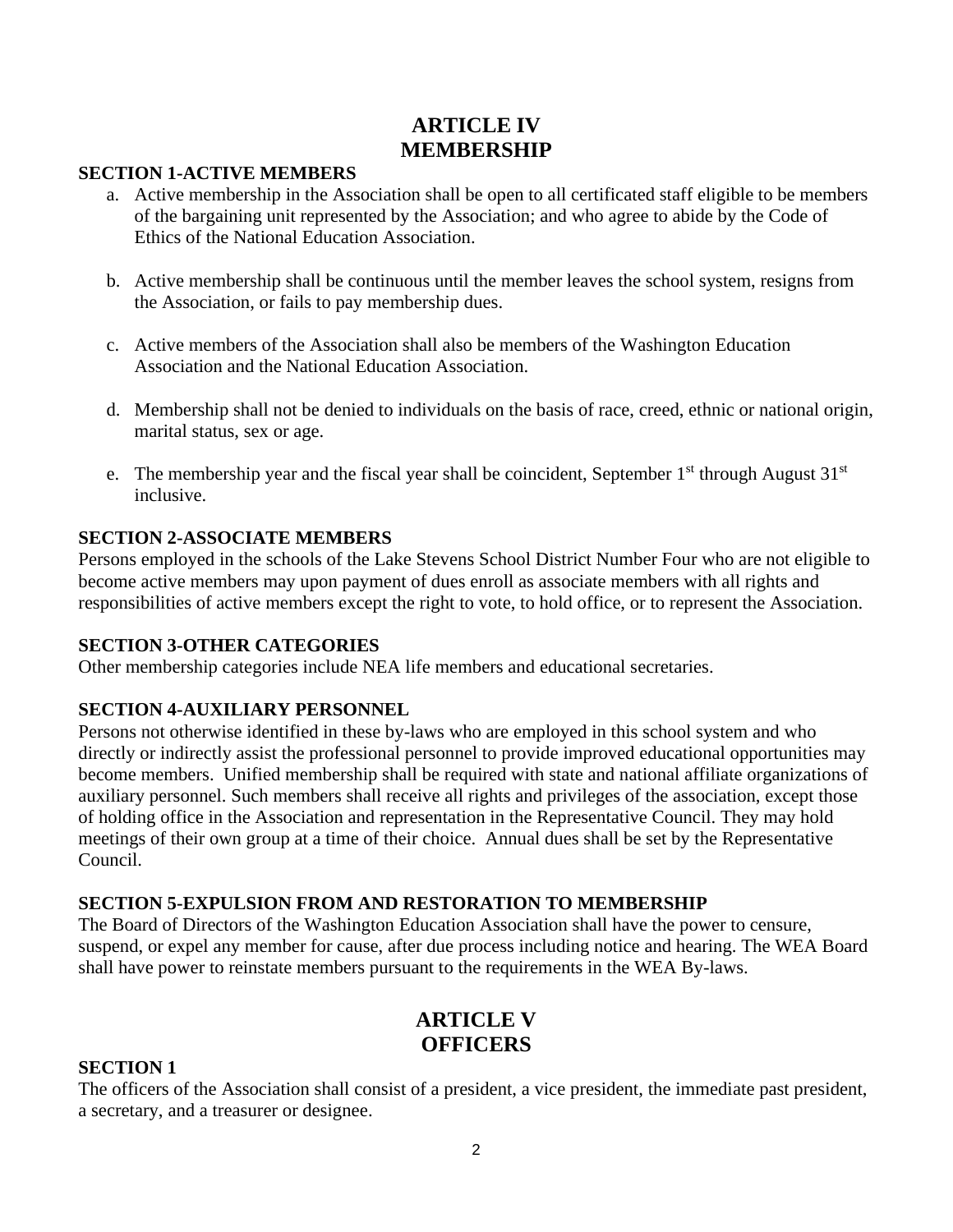#### **SECTION 2-PRESIDENT**

The President shall preside over meetings of the Executive Board, Representative Council and the General Membership, appoint the chairpersons and members of the standing committees, appoint special committees, and appoint chairpersons and members of the negotiation team subject to the advice and consent of the Representative Council. The President shall be responsible for coordination of activities with Pilchuck UniServ Council and shall represent the Association before the public either personally or through delegates, and shall perform all other functions usually attributed to this office. The President shall also be responsible for correspondence and for the first draft of the proposed annual budget.

The President shall be elected for a term of two (2) years and be an automatic delegate to WEA Representative Assembly and NEA Representative Assembly, which shall be noted on the ballot at the time of officer elections.

#### **SECTION 3-VICE PRESIDENT**

The Vice President shall discharge the duties of the President in the absence or other inability of the President to serve and shall perform all other duties usually attributed to the office of Vice President. In addition, the Vice President shall assist the President by representing the Association on District calendar and insurance committees, and attending school board meetings and apprising the president and members of the board's actions, policies, attitudes, considerations, and pending decisions.

The Vice President shall be elected for a term of two (2) years.

### **SECTION 4-IMMEDIATE PAST PRESIDENT**

The immediate past president shall advise the Executive Board, the Representative Council, the General Membership and assist the President at the latter's request.

The Past President shall serve for a term of one (1) year, and except as these by-laws may otherwise provide, his/her term shall commence after she/he has served the immediately preceding term as president.

#### **SECTION 5-SECRETARY**

The secretary shall keep or cause to be kept accurate minutes of all meetings of the Executive Board, of the Representative Council and the General Membership, shall maintain or cause to be maintained official files and shall assist the President with Association correspondence.

The Secretary shall be elected for a term of two (2) years, and the same person may be elected for successive terms.

#### **SECTION 6-TREASURER OR DESIGNEE**

The Treasurer or designee (LSEA President/LSEA paid employee) shall:

- a. Hold the funds of the Association and disburse such funds upon authorization by the President or Executive Board;
- b. Maintain permanent financial records as custodian of all funds of LSEA;
- c. Prepare financial and budget reports as required by LSEA;
- d. Prepare and submit financial reports as required by local, state, and federal government agencies;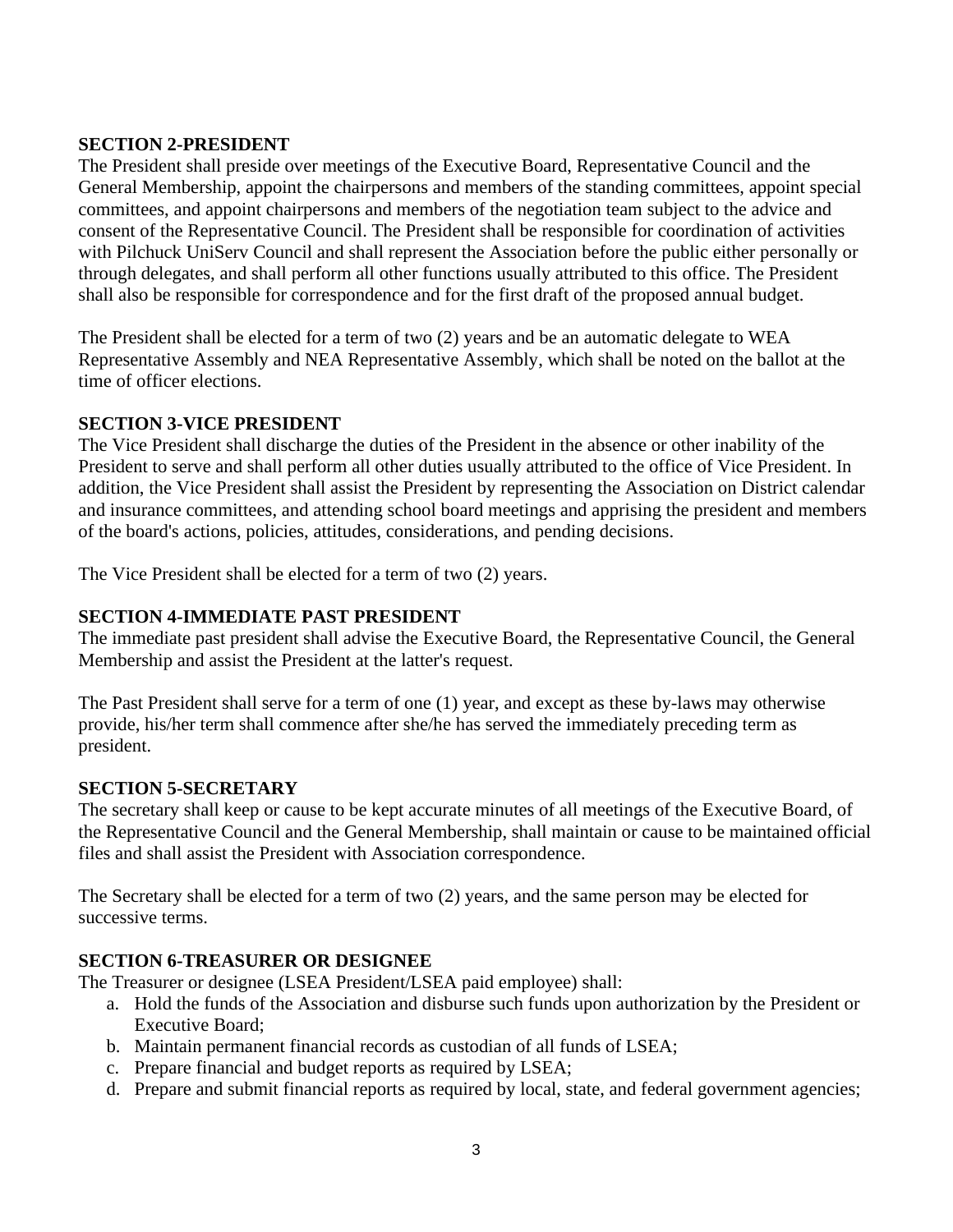- e. Transmit amounts due to the national Education Association and the Washington Education Association or coordinate collection and transmittal of dues within the Lake Stevens School District Number Four payroll office;
- f. Maintain a roll of members and agency shop members.

The Treasurer shall be elected for a term of two (2) years, if determined to be necessary by the Executive Board, and the same person may be elected for successive terms.

## **SECTION 7-VACANCIES IN OFFICE**

In the event that the office of the President shall become vacant, the Vice President shall immediately succeed to the office of President and shall serve as President for the remainder of the term.

In the event of the offices of both President and Vice President shall become vacant simultaneously, except as these by-laws may otherwise specially provide, the members of the Representative Council shall choose one of their members to serve as President Pro- Tempore until the General membership can fill the vacancies.

In the event the offices of Vice President, Secretary, and/or Treasurer become vacant a special election shall immediately be held for the purpose of filling the vacancy or vacancies, unless the Executive Board in its discretion determines that the balance of the incumbent's term is so short as to not warrant an election.

## **ARTICLE VI EXECUTIVE BOARD**

## **SECTION 1-COMPOSITION**

The Executive Board shall consist of the following:

- a. the officers of the Association;
- b. Directors to the Executive Board as follows:
	- 1. one (1) High School Director,
	- 2. one (1) Middle School Director,
	- 3. two (2) Elementary School Directors,
	- 4. one (1) Special Education Director to represent Pre-Kindergarten through 12<sup>th</sup> grade Special Education teachers, SLPs, OT/PTs, psychologists, and instructors working in the transition school-to-work program.

Directors shall attend all Executive Board, Representative Council and General Membership meetings, hold meetings at constituent sites a minimum of three (3) times per academic year, serve as a conduit for concerns and information to and from their constituencies, and assist the officers in all functions and responsibilities of the Executive Board.

In the event that a Director position becomes vacant, a special election shall be held for the purpose of filling the vacancy, unless the Executive Board determines that the balance of term is so short as to not warrant an election.

Additional Board members may be elected at-large by a secret ballot by the membership in order to comply with the requirements of the NEA Constitution and By-laws for ethnic minority representation.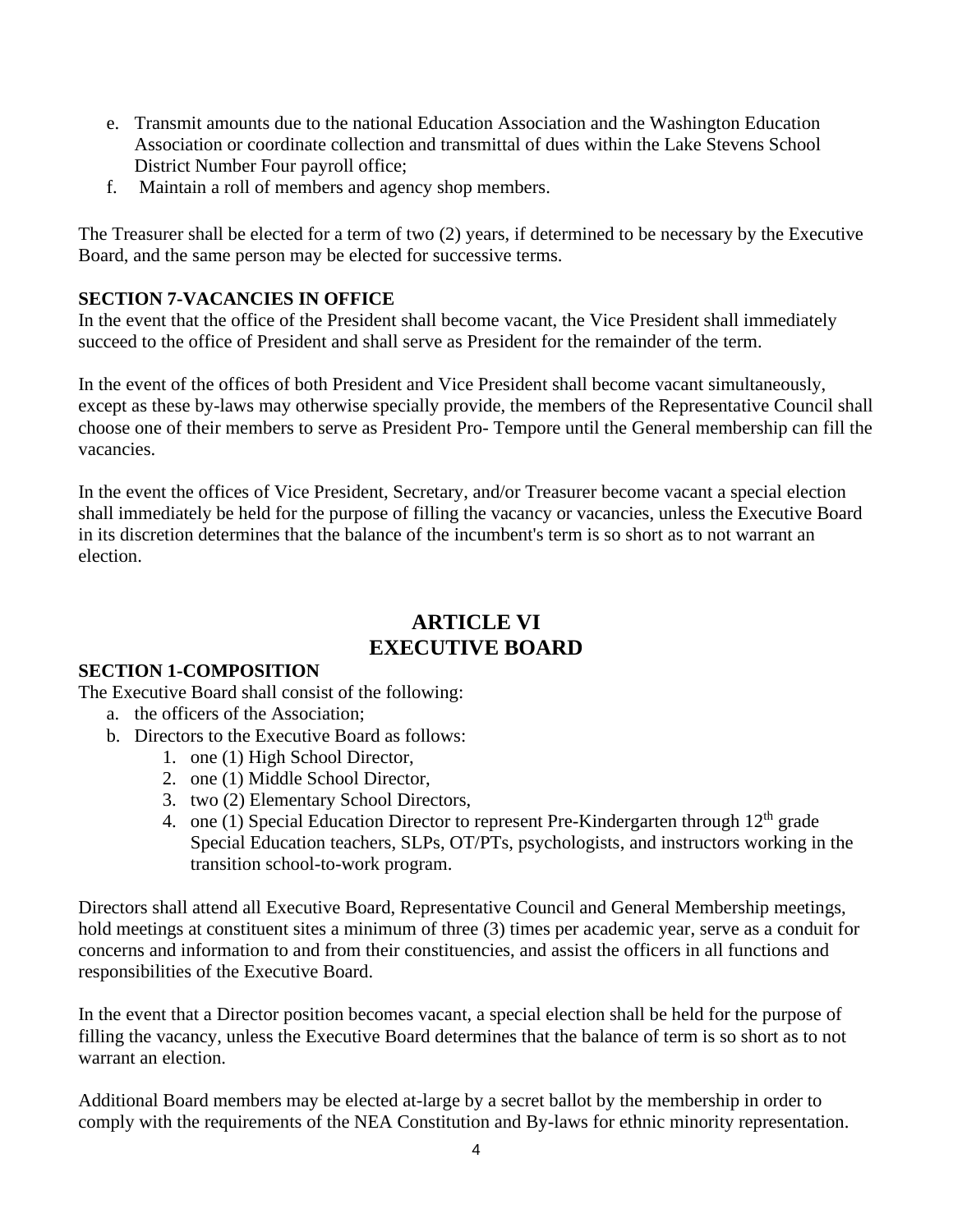Nominations for at-large Board members for these positions shall be by the ethnic minority members. Atlarge Board members shall take office upon their election and serve for a one (1) year term. They may be re-elected if the at-large position is still required.

All Executive Board members to be elected by majority vote of the constituency they are to represent by secret ballot after open nominations. Each director shall be elected for a term of two (2) years.

### **SECTION 2-FUNCTIONS AND POWERS**

The Executive Board shall be the executive authority of the Association and shall be responsible for the management of the Association and the approval of all expenditures. It shall recommend policies and programs of the Association for adoption by the Representative Council or the General Membership as the case may be, and shall carry out such programs and policies of the Association as may be adopted by the Representative Council or the General Membership as the case may be.

The Executive Board, in addition, shall discharge such duties and possess such authority as are prescribed elsewhere in these by-laws; and it shall constitute the association's Statutory Board of Directors and shall have such powers as are given to it by law.

### **SECTION 3-STAFF**

The Executive Board, within policies adopted by the Representative Council and within the annual budget, shall have the power to employ, direct and compensate a staff for the efficient management of the Association's business.

### **SECTION 4-MEETINGS**

The Executive Board shall meet at least once each month during the school year and at the call of the President or on the request of three (3) members of the Board.

A majority of the members of the Executive Board shall constitute a quorum.

## **SECTION 5–DE FACTO RESIGNATION**

The business of the Association demands and carries an expectation of officer's and director's participation. Officers and directors are expected to attend regularly scheduled Executive Board, Representative Council, and General Membership meetings, and carry out the duties attributed to their office or position. Non-participation may constitute de facto resignation. Following the third absence or other determination that an officer or director has failed to fulfill the duties of said office or position, the Executive Board may review the individual circumstances and determine a remedy, up to and including declaring the office or position vacant. The officer/director in question shall have an opportunity to address the concerns and present any extenuating circumstances prior to determination of a remedy. A majority vote by two-thirds (2/3) of all Executive Board members shall be required to declare an office or position vacant. Such vacancies shall be filled as prescribed in these by-laws.

### **SECTION 6-ANNUAL BUDGET**

The Executive Board shall develop an annual budget for submission to and adoption by the Representative Council.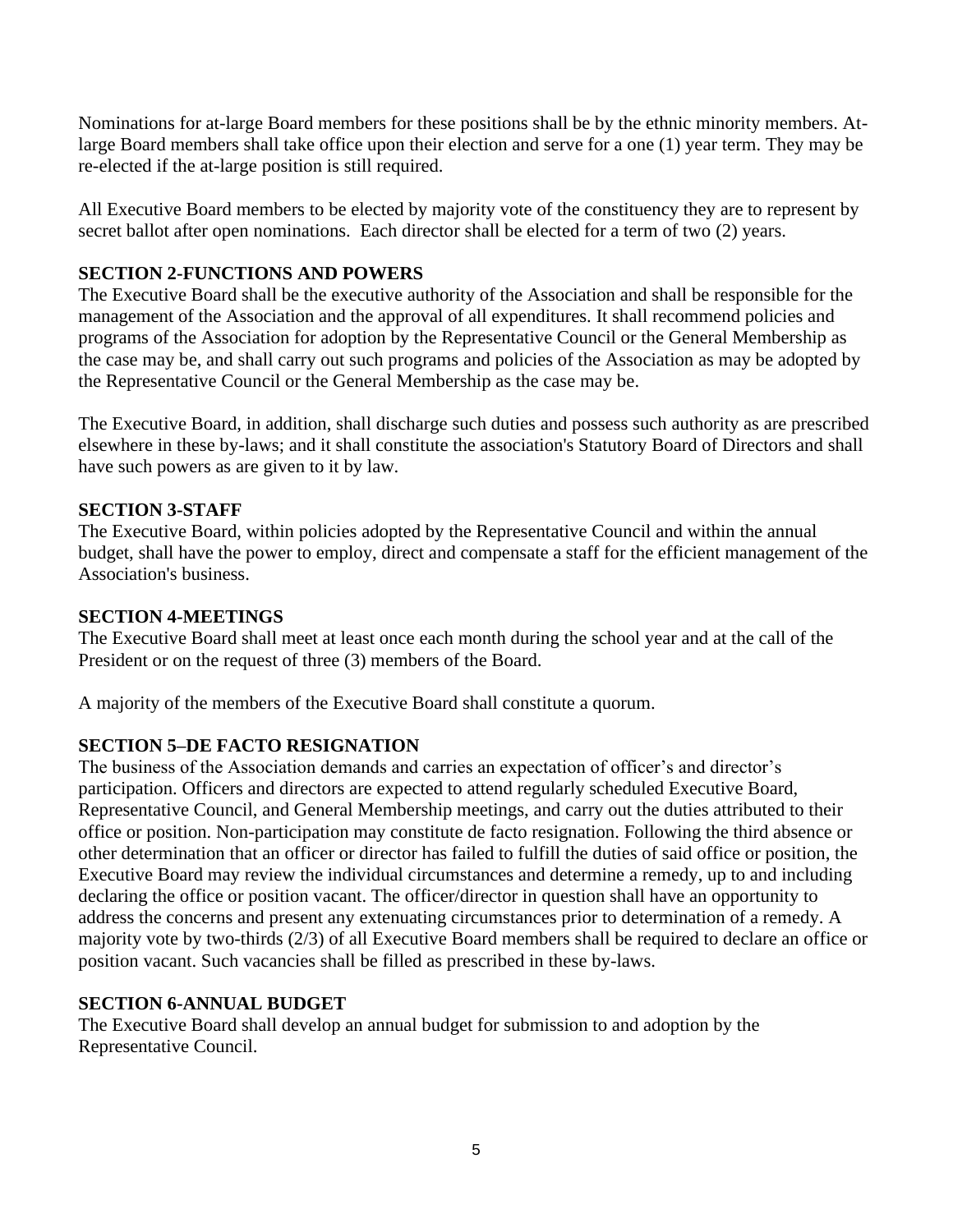### **SECTION 7-AUDIT/COMPLIATION REPORT**

The Executive Board shall cause an audit or compilation report of the Association's books of account to be made at the end of each membership year.

## **ARTICLE VII REPRESENTATIVE COUNCIL**

#### **SECTION 1-COMPOSITION**

The Representative Council shall consist of the officers, directors, and two (2) representatives from each building with an additional representative for each ten (10) members or major fraction thereof over the number of twenty (20). Each voting unit may elect up to two (2) alternates for their representatives and one (1) additional alternate if the regular allocated number of representatives for that unit exceeds five (5). Alternates may vote only when serving in the place of an absent representative.

Additional delegates may be elected at-large by a secret ballot by the membership in order to comply with the requirements of the NEA Constitution and By-laws for ethnic-minority representation. Nominations for at-large delegates for these positions shall be by the ethnic-minority members. At-large delegates shall take office upon their election and serve for a one (1) year term; they may be re-elected if the at-large position is still required.

#### **SECTION 2-FUNCTION**

The Representative Council shall exercise the legislative function of the Association and shall determine the program and policies of the Association. Powers not reserved to the General Membership, or delegated to the Executive Board, Association officers or otherwise in these by-laws, shall be vested in the Representative Council.

The Representative Council shall assist the President to appoint members of committees to fill all unexpired terms as vacancies occur. It shall require and assist committees to define their immediate and long-range objectives through priorities set by member involvement.

### **SECTION 3-MEETINGS**

The Representative Council shall hold at least one regular meeting each month during the school year and such additional regular meetings as it may determine to schedule. Special Council meetings may be called at the request of the President or three (3) Representative Council members.

A majority of the Representative Council shall constitute a quorum.

Any member of the Association who does not hold a seat on the Representative Council may attend its meetings and shall have the privilege to speak thereto, but shall sit apart from the voting body if provision is made for such seating.

### **SECTION 4-RESPONSIBILITIES**

Building Representative shall serve the membership in the following manner:

- a. Attend all Representative Council meetings or arrange for an alternate when unable to attend,
- b. Attend all General Membership meetings,
- c. Hold Building meetings in a timely manner,
- d. Inform building colleagues of meetings, elections, and information, etc.,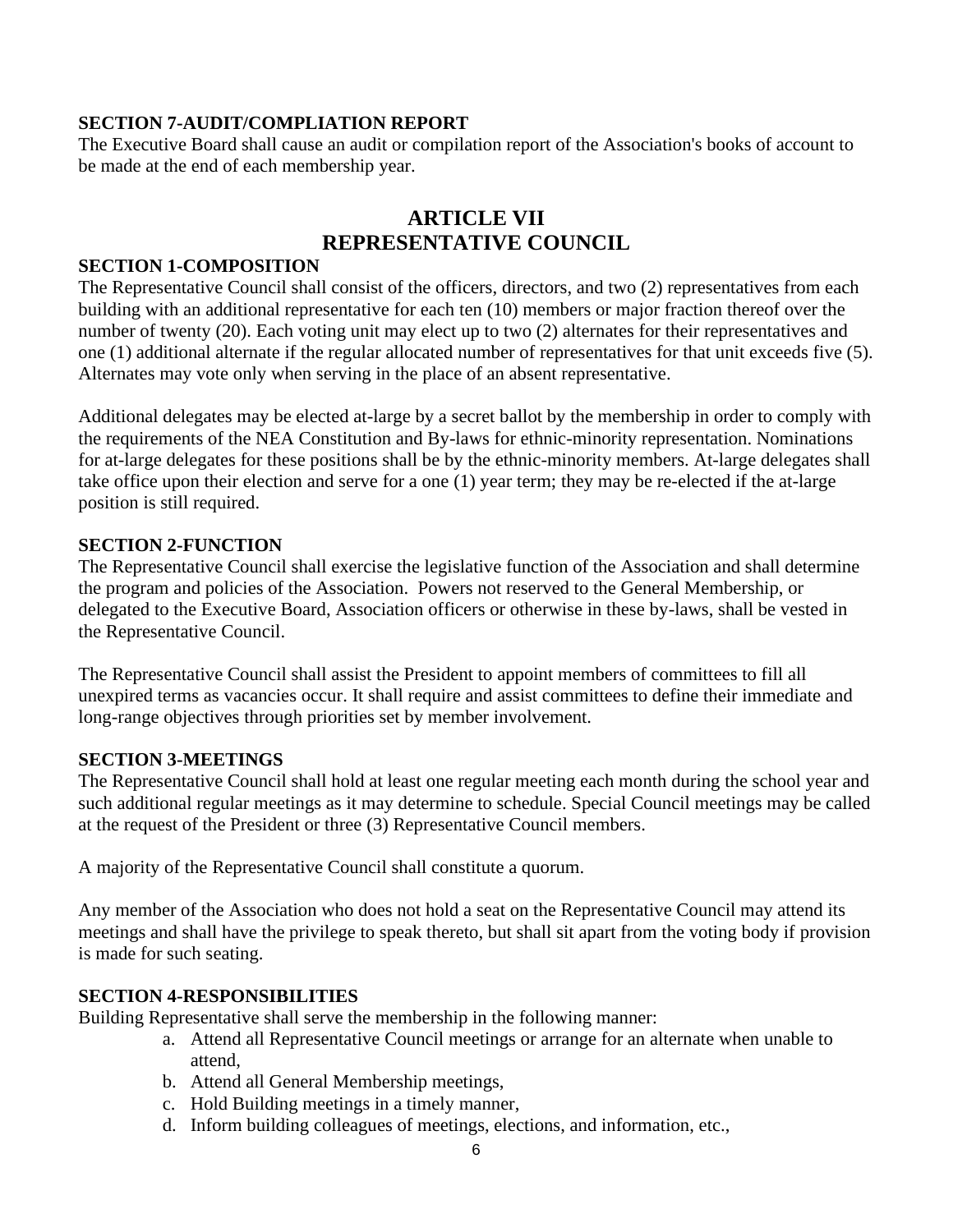- e. Provide members opportunity to share comments, or concerns,
- f. Report to the President any situations, concerns of members, etc., which may require action by the Executive Board, Representative Council, or General Membership,
- g. Distribute newsletters, reports, bulletins and other Association communications,
- h. Act as a member advocate in appropriate situations,
- i. Assist the President and Executive Board in carrying out the goals and activities of the LSEA, and the State and National affiliates.

#### **SECTION 5-DE FACTO RESIGNATION**

The business of the Association demands and carries an expectation of representative's participation. Representatives shall attend regularly scheduled Representative Council, and General Membership meetings, and carry out the duties associated to the position. Non-participation may constitute de facto resignation. Following the third absence of a representative with no designated alternate or when it is determined that a representative has not fulfilled the duties of the position, the Executive Board may review the individual circumstances and determine a remedy, up to and including declaring the position vacant. The representative in question shall have an opportunity to address the concerns and present any extenuating circumstances prior to determination of a remedy. A majority vote by two-thirds (2/3) of a quorum of the Representative Council shall be required to declare a position vacant. The affected voting unit shall be advised of the vacancy and shall have the opportunity to elect a representative to fill said vacancy in accordance with these by-laws.

#### **SECTION 6-ANNUAL BUDGET**

The Representative Council shall approve the annual budget.

#### **SECTION 7-REFERRAL TO GENERAL MEMBERSHIP**

The Representative Council may at any time refer any matter to the General Membership for a vote of that body.

## **ARTICLE VIII COMMITTEES**

#### **SECTION 1-STRUCTURE**

The Executive Board shall present to the Representative Council for approval those committees needed to achieve the Association goals. The committees shall be selected from those listed below, provided that additional committees may be created as the need arises.

Committees shall have a minimum of three (3) members, selected to represent appropriate groups in the Association. Each committee may, with the approval of the Representative Council, organize special subcommittees and task forces for specific activities from the membership of the Association.

#### **SECTION 2-MEETINGS**

Each committee shall meet as needed at the call of the chairperson.

At the first committee meeting a calendar of meeting dates shall be presented by the chairperson for approval by the committee members.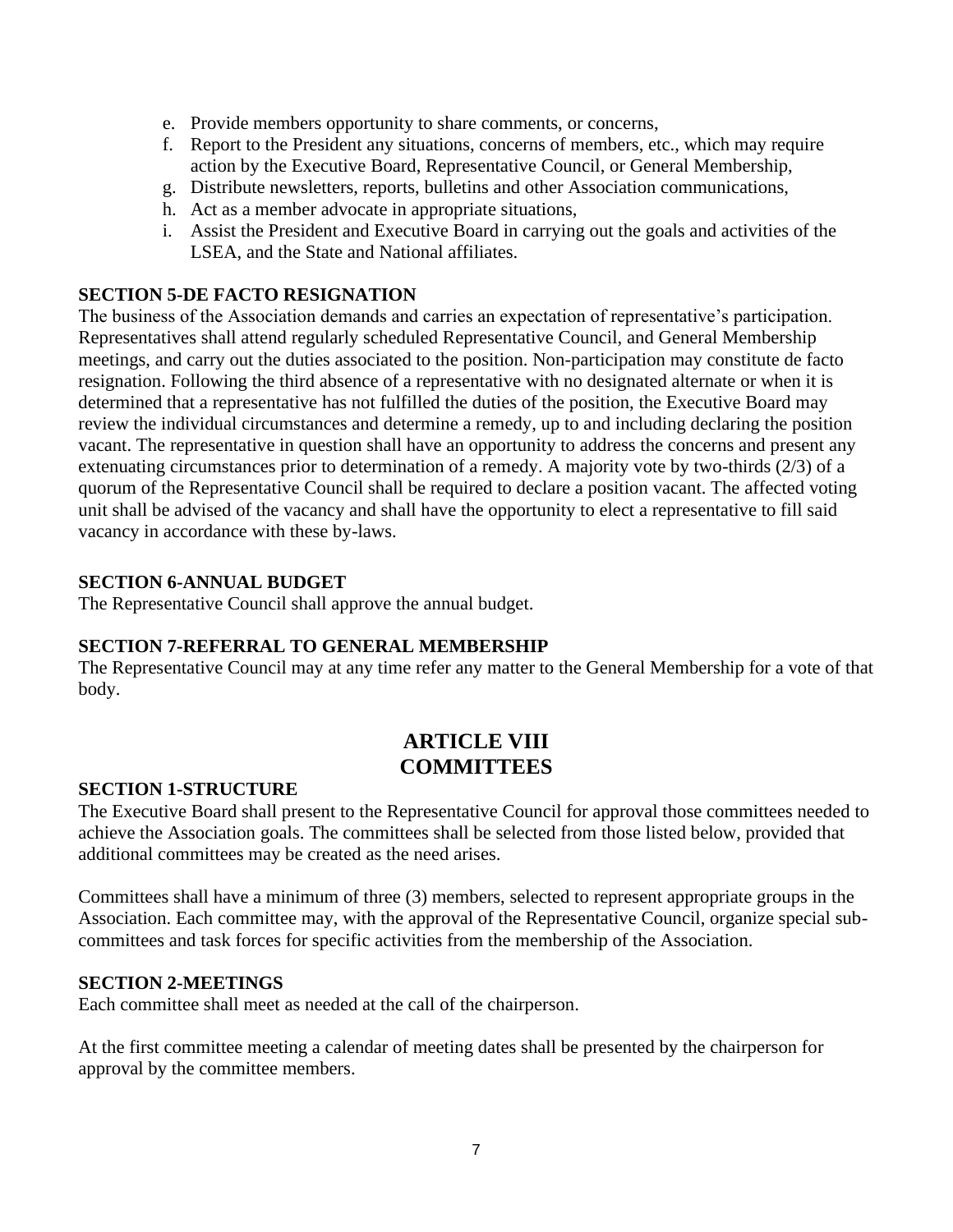#### **SECTION 3-REPORTS**

Each committee shall choose a secretary who shall keep a continuing record of activities. Chairpersons shall report items of action to the Executive Board and/or Representative Council.

#### **SECTION 4-TITLES AND RESPONSIBILITIES**

- a. NEGOTIATION TEAM: shall negotiate with the School Board on hours, wages and working conditions, including the impact of instructional programs on hours, wages and working conditions for all personnel in the bargaining unit. With the aid of the Executive Board and appropriate committees, it shall prepare negotiation proposals to be approved by the Representative Council prior to being placed before the School Board. Upon reaching tentative agreement with the School Board on all matters in negotiations, the team shall prepare and submit its report and recommendation to the members of the Association in the bargaining unit for ratification. The procedures for ratifying a negotiations agreement shall be developed by the Representative Council prior to negotiation.
- b. ELECTIONS COMMITTEE: shall be appointed as needed and will carry out duties in accordance with Article IX these by-laws.

### **SECTION 5-RELATION TO STATE AND NATIONAL ASSOCIATIONS**

The Standing Committees shall seek to understand and relate to the objectives and programs of the corresponding units of the state and national associations and shall counsel with them.

## **ARTICLE IX ELECTIONS**

#### **SECTION 1-ELECTIONS COMMITTEE**

The Elections Committee may delegate to the LSEA paid employee clerical functions such as verifying acceptance of nominations, preparing voting packets, etc., provided there is no conflict with other provisions of these by-laws. The President, subject to the approval of the Executive Board, shall appoint an Elections Committee. The Elections Committee shall conduct and supervise all Association elections except those internal to individual voting units; shall assure proper distribution of ballots; shall collect all ballots directly from Faculty Representative; shall personally oversee the counting of ballots and shall certify the results of each election.

No officer candidate for said positions shall serve on the Elections Committee.

### **SECTION 2-ELIGIBILITY**

All active members of the Association in good standing are eligible candidates for any office of the Association or seat as a Faculty Representative in the Representative Council, unless otherwise provided in these by-laws.

### **SECTION 3-NOMINATIONS**

Officer and delegate positions shall be subject to open nominations by all active members unless otherwise provided in these by-laws. Faculty Representative from each voting unit shall deliver all such nominations to the Elections Committee. The Elections Committee shall report all nominations received from the voting units to the Representative Council and shall publish to the Association members a list of all candidates by office or position, and a brief informational paragraph, if submitted, on each candidate.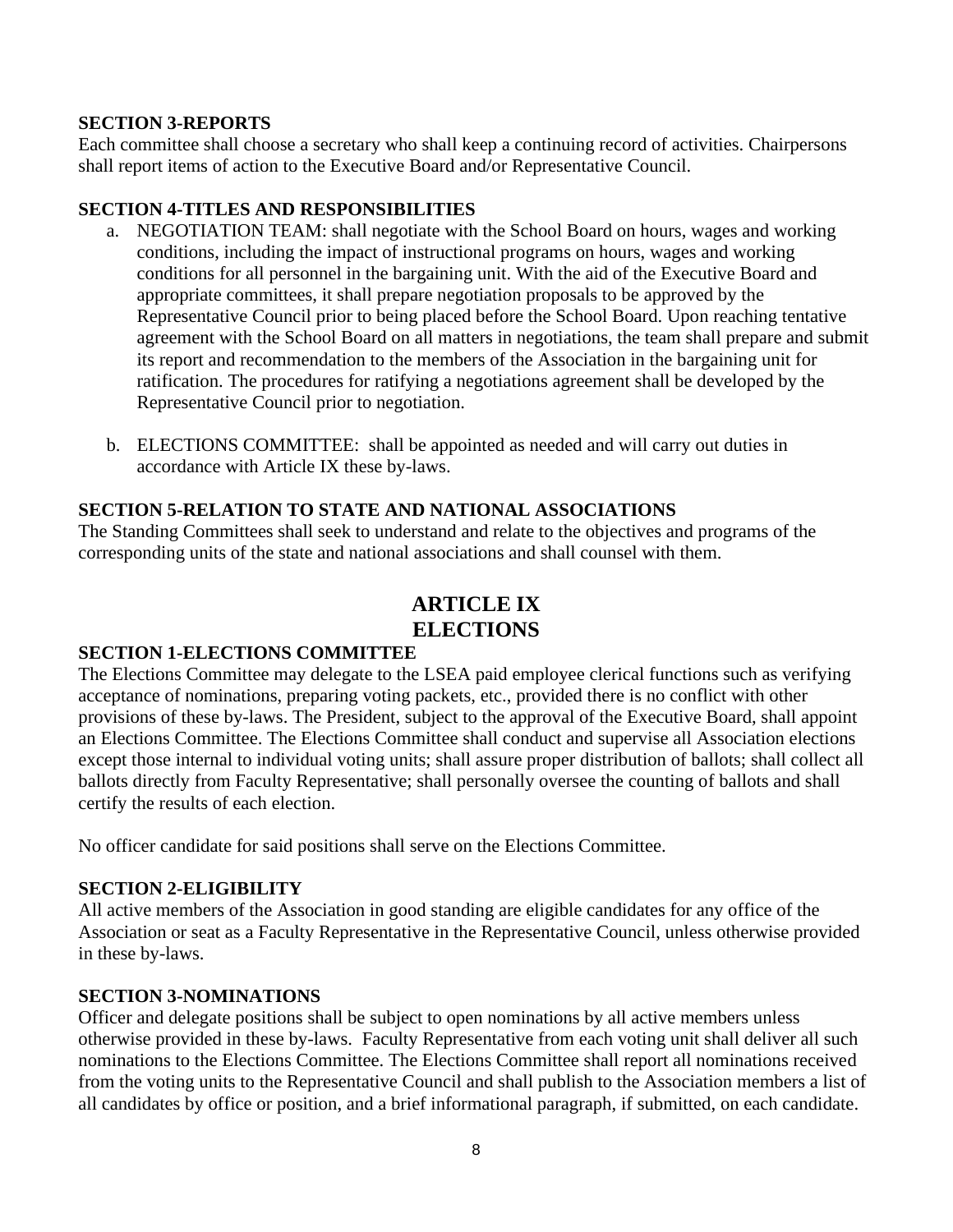Positions for Directors to the Executive Board shall be subject to open nominations by all members of the constituency they are to represent as provided for in these by-laws. The Elections Committee shall report all nominations received to the Representative Council and shall publish to each constituency a list of candidates, and a brief informational paragraph, if submitted, on each candidate.

The active members of each voting unit may nominate from said unit to represent them on the Representative Council in accordance with these by-laws. Representatives at each site shall report and publish all nominations to the voting unit.

## **SECTION 4-BALLOTING**

All officers and delegates of the Association shall be elected by majority vote, by secret ballot if said individuals are to vote on LSEA/WEA/NEA policies affecting members.

Directors to the Executive Board shall be elected by majority vote, by secret ballot of the constituency they are to represent.

In the event any candidate does not win by majority vote, a second election shall be conducted to decide between the two (2) top candidates of the first election.

All active members in good standing of the Association shall be entitled to vote for the Association officers, directors, representatives and delegates as prescribed in these by-laws.

The Elections Committee shall report the results of the balloting to the President who shall cause them to be published.

It shall be the responsibility of each voting unit to determine the method of selecting representatives to the Representative Council from among themselves; provided said methods allow open nominations and afford all active members of the voting unit appropriate opportunity to vote and hold positions.

### **SECTION 5-TAKING OFFICE**

All persons elected as officers of the Association or Faculty Representative shall take their office, position or seat by July 1.

### **SECTION 6-RECALL OF OFFICERS AND DIRECTORS**

An officer of director may be removed from office for malfeasance by a recall election initiated by the Executive Board, or the General Membership.

- a. Executive Board members may request a recall election by two-thirds (2/3) majority vote of all Board members,
- b. The General Membership may request a recall election by petition containing signatures from onethird (1/3) of the active membership,
- c. The Executive Board shall then notify the officer/director of the recommended recall,
- d. An Election Committee shall be convened and a recall election scheduled within twenty (20) school days after the office/director has been notified,
- e. Upon an affirmative majority vote by secret ballot of the General Membership, the officer/director shall be deemed removed and the office vacant,
- f. The vacant office or position shall be filled in accordance with these by-laws.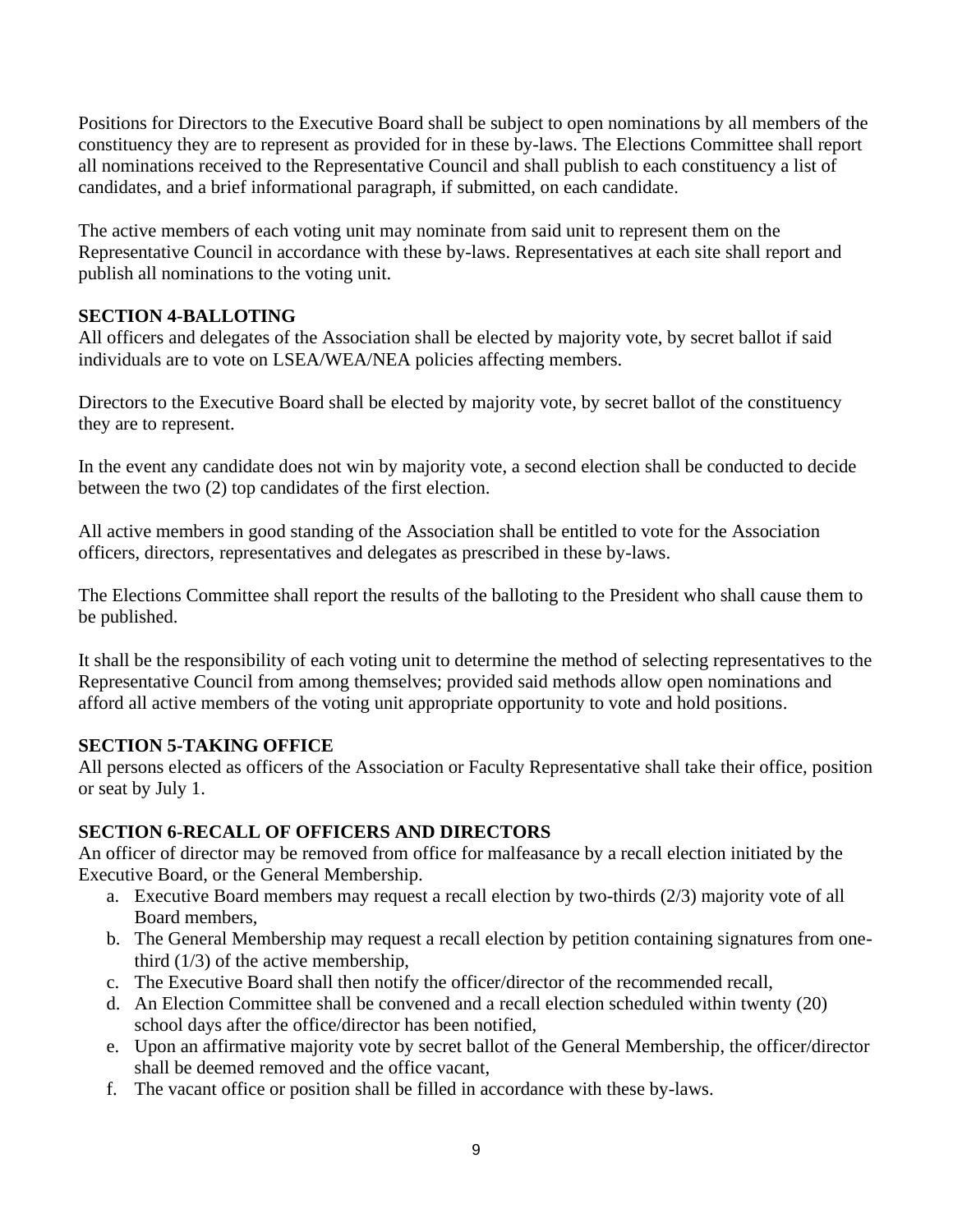#### **SECTION 7–RECALL OF BUILDING REPRESENTATIVES**

Building Representatives may be recalled or removed by a two-thirds (2/3) vote of all voting unit members. If a building representative is recalled or removed, a new building representative may be selected by the voting unit to serve the balance of the term.

#### **SECTION 8-SPECIAL ISSUES**

Balloting of the General Membership, or voting unit, required for reasons other than is provided within this Article, shall be conducted at the direction and supervision of the Executive Board and in accordance with other Articles of these by-laws.

## **ARTICLE X GENERAL MEMBERSHIP**

#### **SECTION 1-MEETINGS**

The Executive Board shall call at least one (1) meeting of the General Membership each year and at said meeting professional issues shall be discussed.

The Executive Board may call special meetings of the General Membership at the request of the President. The Executive Board shall call special meetings of the General Membership on request of the Representative Council.

As a result of any General Membership meeting or Special General Membership meetings, the Representative Council may choose to refer an Association issue(s) to the members for a vote as stated in Article IX, Section 4 of these by-laws.

#### **SECTION 2-DUES AND ASSESSMENTS**

Dues shall be assessed at a rate of up to .8% of the base salary of the Lake Stevens School District Number Four rounded to the nearest dollar. Base salary will include both the base of the regular salary schedule and the base of the TRI schedule. The Executive Board shall have the authority to increase or decrease the dues rate to the minimum level necessary to support a full time release president provided that increases do not exceed .05% in any one year and the total amount does not exceed .9% of the base salary of the Lake Stevens School District Number Four base salary rounded to the nearest dollar.

#### **SECTION 3-ELECTION OF OFFICERS**

Election of Association officers will be submitted to the General Membership. Determination of the winner of each position is by majority vote of those casting a vote for each position.

#### **SECTION 4-AMENDMENTS**

Amendments to these by-laws will be submitted to the General Membership and must be approved by a two-thirds (2/3) vote of those members casting a vote.

### **SECTION 5-VOTING REQUESTS**

The Representative Council may at any time refer any matter to the General Membership for a vote by that body.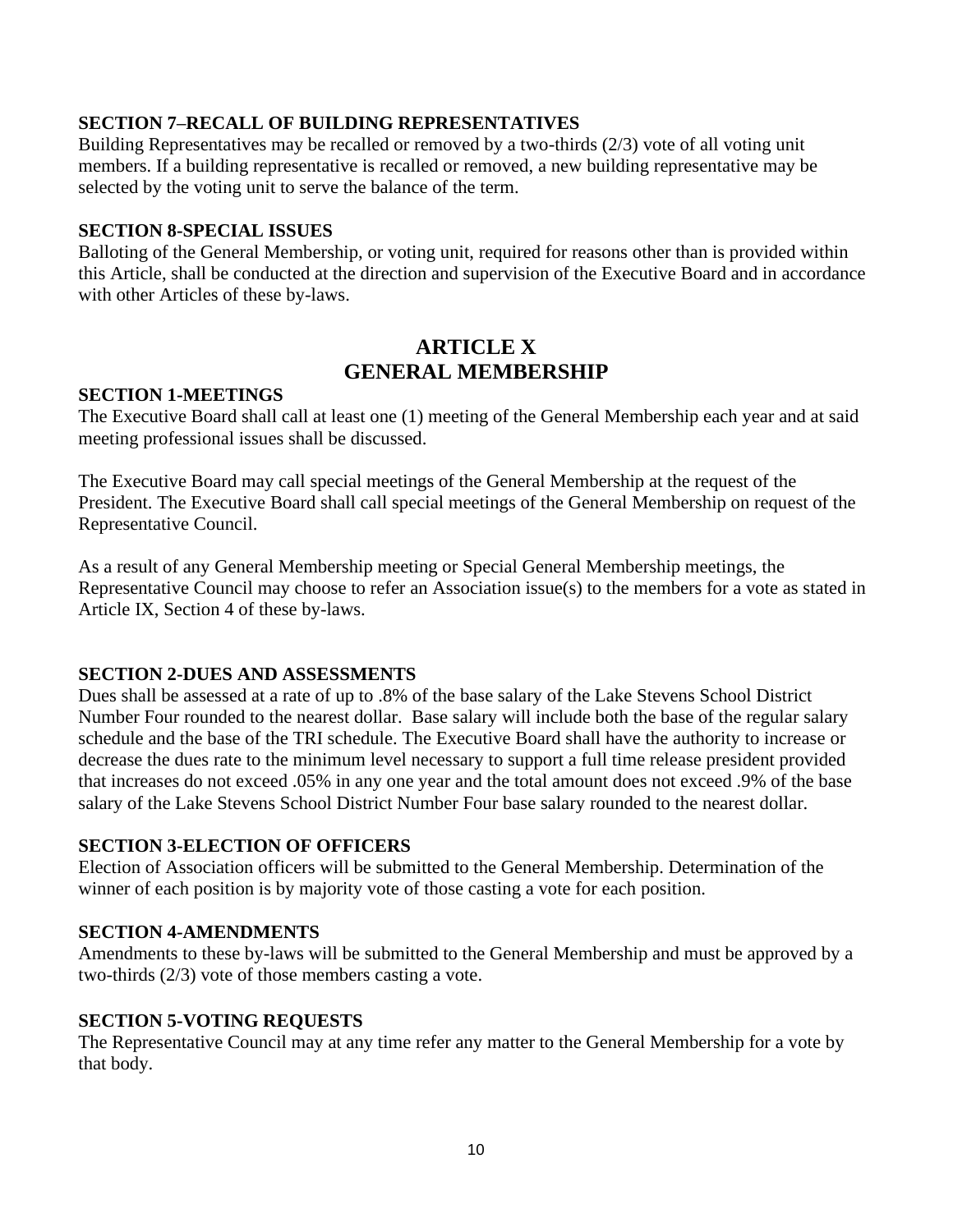#### **SECTION 6-RIGHTS**

Any member of the Association who does not hold a seat on the Executive Board, Representative Council and/or the Committees may attend those meetings and shall have the privilege to speak, but shall sit apart from the voting body if provision is made for such seating.

### **SECTION 7-PETITION FOR SECRET BALLOT**

Any member who feels that the Representative Council has made a decision that may be contrary to the majority of the membership and can obtain one-third (1/3) of the membership's signatures stating that the decision in question be put up to a secret ballot (for acceptance or rejection) by building, may do so by presenting above said document to the President.

## **ARTICLE XI RATIFICATION OF AGREEMENTS SECTION 1-COLLECTIVE BARGAINING AGREEMENT**

### Successor agreements to the Collective Bargaining Agreement between the Lake Stevens Education Association and the Lake Stevens School District Number 4, must be ratified by submission to a vote of the General Membership and approved by a majority of the members casting votes; provided that the General Membership may delegate its power to ratify such contracts and agreements to the Representative Council during break between academic years by submitting such delegation-of-power proposal to a vote of the General Membership before the end of the school year and its approval by a majority of the members casting a vote.

## **SECTION 2-MEMORANDA OF UNDERSTANDING**

Memorandum of Understanding (MOU) shall be defined as an alteration, insertion, or deletion of specific contract provisions within the duration of the ratified Collective Bargaining Agreement. The Executive Board shall determine the scope of the impact on the membership of such agreements and refer them to the appropriate body for a ratification vote; provided that the Executive Board shall have the authority to ratify such agreements during the break between academic years should the Board deem ratification necessary and beneficial to the membership.

### **SECTION 3-CONTRACT WAIVERS**

The Association may allow waiver of specific provision of the Collective Bargaining Agreement in accordance with the following:

- a. Contract Waiver shall be defined as the intentional waiving of rights or protections granted by a specific section(s) of the Collective Bargaining Agreement with the knowledge and consent of the members affected by such a waiver.
- b. Members requesting a contract waiver must submit the form which can be obtained from the Association office. The completed form must be submitted to the Association President for review by the Executive Board. The Executive Board, at its discretion, may then submit the request to the affected members for input and/or voting purposes. Waivers shall be granted only in accordance with the provisions of this section.
- c. Contract waiver requests initiated by the District shall be directed to the Executive Board through the Association President. At its discretion, the Executive Board may then submit the request to the affected members for input and/or voting purposes. District initiated waivers shall be granted only in accordance with the provisions of this section.
- d. Contract waiver requests must include the following:
	- 1. Reference to the specific provisions of the Agreement requested to be waived;